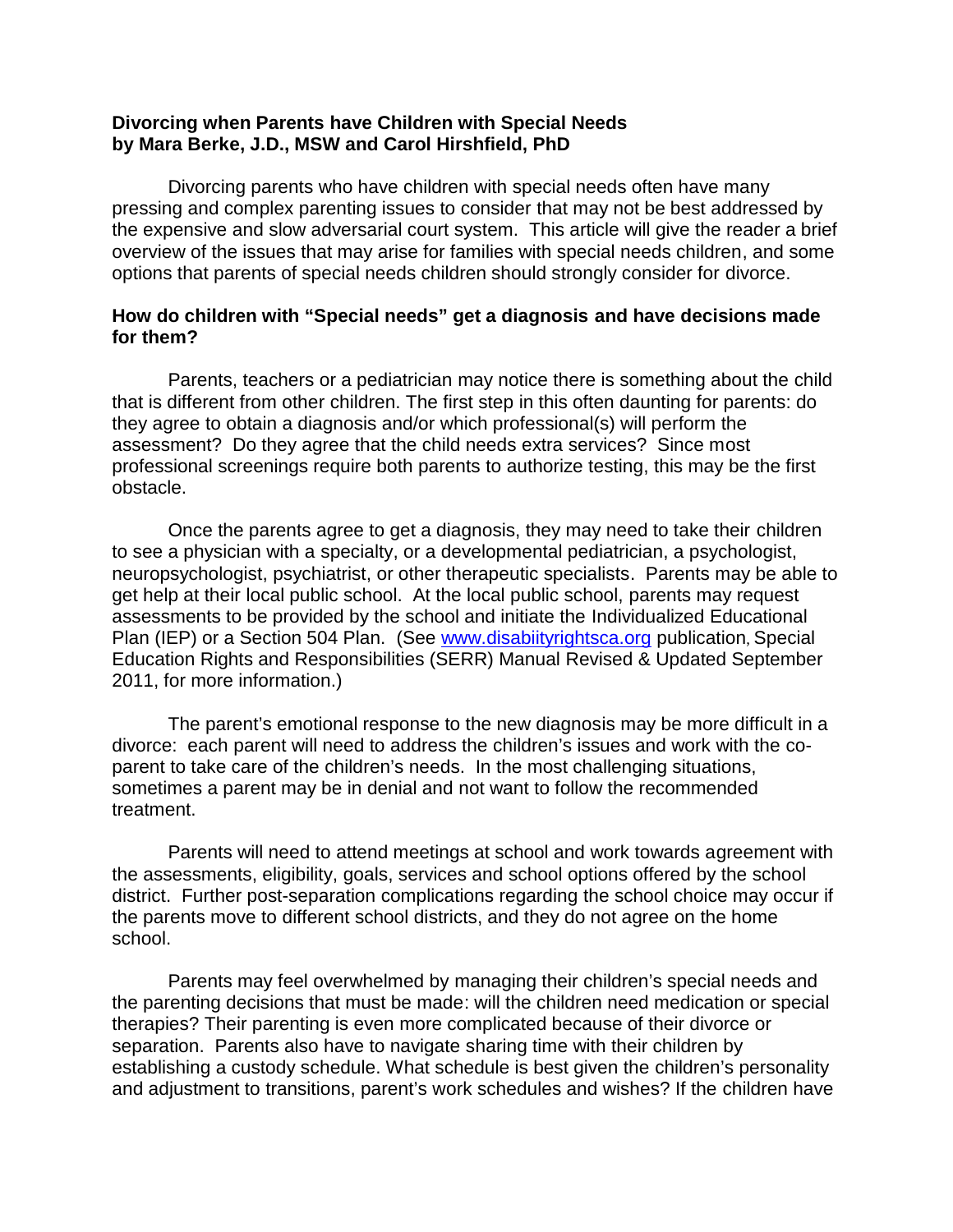in home treatment, how will parents navigate establishing new routines and coordinating the services in place or obtain new services to accommodate their families changing needs?

## **Options for Divorce: the Choice Matters**

#### **Court Process: Litigation**

If parents are unable to agree on any of these parenting issues, they need a way to resolve them and have decisions made regarding their children. Some parents who separate or divorce look to the Family Law Court, where the costs and delay in addressing specific potentially time sensitive issues may not serve families with special needs children well. Children who need medical treatment or school placement often cannot wait for the court process.

At the time of the hearing, the Court may make temporary custody orders, appoint a child custody evaluator and set a continued hearing date to enable the child custody evaluator to conduct the evaluation. The evaluation takes a minimum of 3 to 6 months, costs in the range of \$7,500 to \$25,000, and is a thorough assessment of each parent, the children at home and in the office, and speaks to other people in the children's life, such as nannies, therapists or other collaborative witnesses identified by the parties. Ultimately, the evaluator provides a report with recommendations, and the Court after hearing and testimony makes a decision.

## **Consensual Dispute Resolution Options**

Some useful alternative approaches to conflict resolution include mediation, collaborative family law and parenting plan coordination. With these approaches, the professional assisting the family knows them and can spend the time to understand the particular special needs of the children and the nuances of the parenting decisions that need to be made. The trained professional can help the family discuss their concerns and interests and assist in generating options to help them come to a well thought out solution. These options are less costly both emotionally and financially and help to decrease conflict and focus on the children. The parents then have a relationship with the professional that can be ongoing and used if needed. The professional can refer the parents to additional resources, including parent support groups, parenting groups and therapists. Specifically tailored solutions can be reached in a more efficient and timely way. The method to break any deadlock in joint decisions also can be addressed. Specifically defined areas of decisions to one parent can be agreed upon. However, it is important that whatever decision is made it is supported by both parents and not undermined.

 **Mediation** is a process by which parents, together with the assistance of a neutral third person(s), systematically isolate areas of dispute, in order to develop options, consider alternatives and reach a consensual settlement that will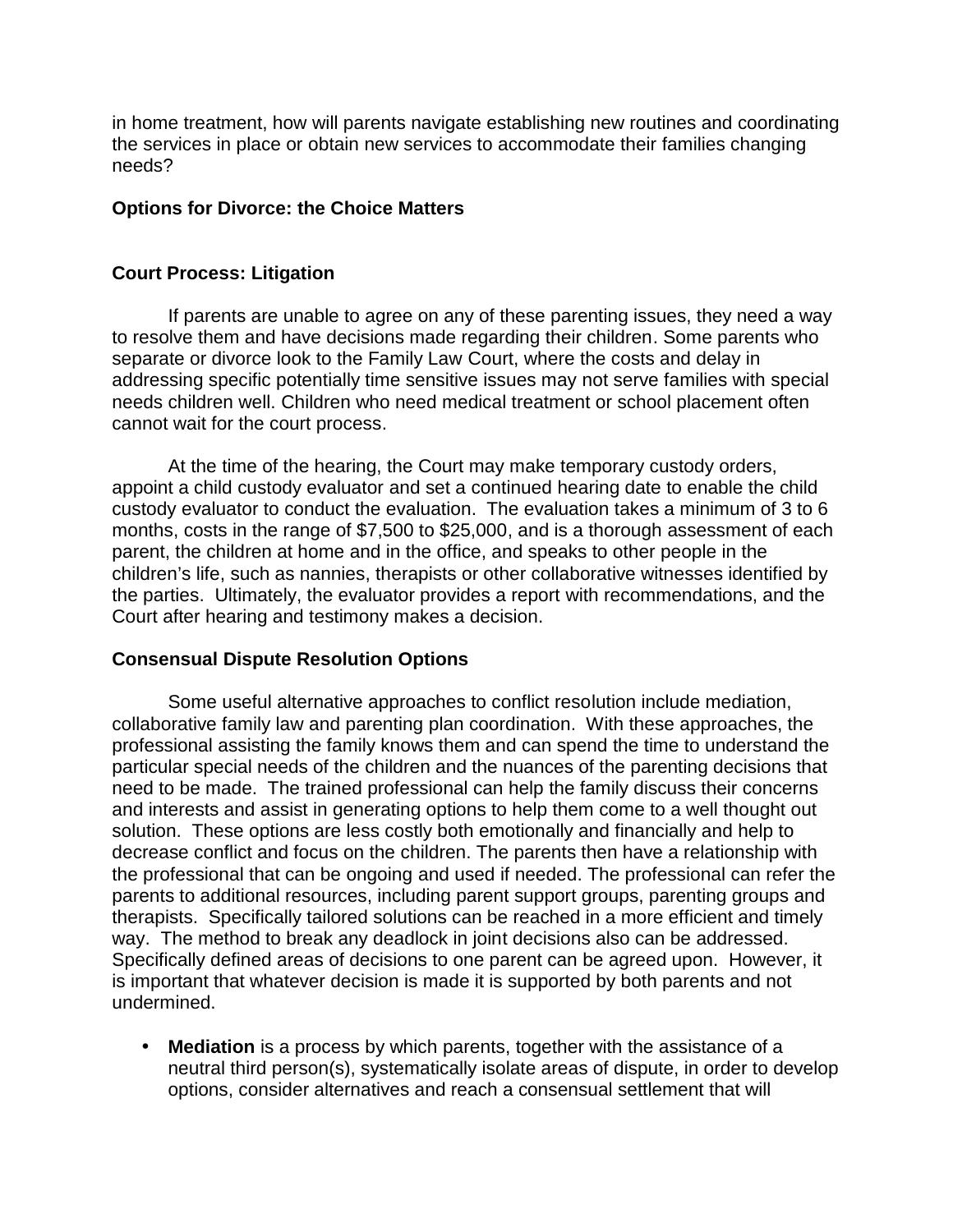accommodate their mutual needs. (See Folberg & Taylor, Mediation: A Comprehensive Guide to Resolving Conflicts Without Litigation (Jossey-Bass Social & Behavioral Science 1984.) The mediator helps parents identify their interests, goals and tries to find common ground to resolve the parenting issues step by step.

- **Collaborative Divorce** is a process for divorcing clients, their attorneys and other professionals involved to work towards reaching a mutually acceptable settlement without going to court and make that pledge in writing. The collaborative team works with the parents on the issues freely and openly as a team, which makes problem solving direct and solution-oriented.
- **Parenting Plan Coordination** ("PPC") is a voluntary process which combines mediation and arbitration. A mental health or legal professional with mediation training and experience assists the parents by mediating solutions and if they cannot resolve the disputes, then the PPC makes parenting decisions, giving the parents a written decision briefly explaining recommendations and findings.

# **Conclusion: Families with Children who have special needs have options to address their special challenges**

In conclusion, families who have children with special needs and are separating or divorcing have additional challenges to address, some of which have time constraints. Those challenges, such as diagnosis, obtaining the right services or school placement for their children, may require extra expertise and more carefully tailored legal and physical custody plans. Parents with children with special needs would be better served by making the choice of consensual dispute resolution services to assist them in managing their challenges.

# **Short Biography:**

Mara Berke, J.D., M.S.W., is a California family law attorney mediator, collaborative lawyer and parenting plan coordinator in Santa Monica. Ms. Berke has specialized training by the Los Angeles Superior Court, Family Court Services, in child custody mediation and experience with children with developmental disabilities, specifically Autism. Ms. Berke is developing a parent support group for parents of middle and high school students with social differences, which is in the process of becoming funded by the Westside Regional Center.

www.berkefamilymediation.com mara@berkefamilymediation.com

Carol Hirshfield, Ph.D., is a Licensed Clinical Psychologist in West Los Angeles who has special expertise in working with children with special needs and their families. She also is a custody mediator, a Collaborative Divorce coach and a Child Specialist for Collaborative cases. She teaches co-parenting classes and has time-limited groups for